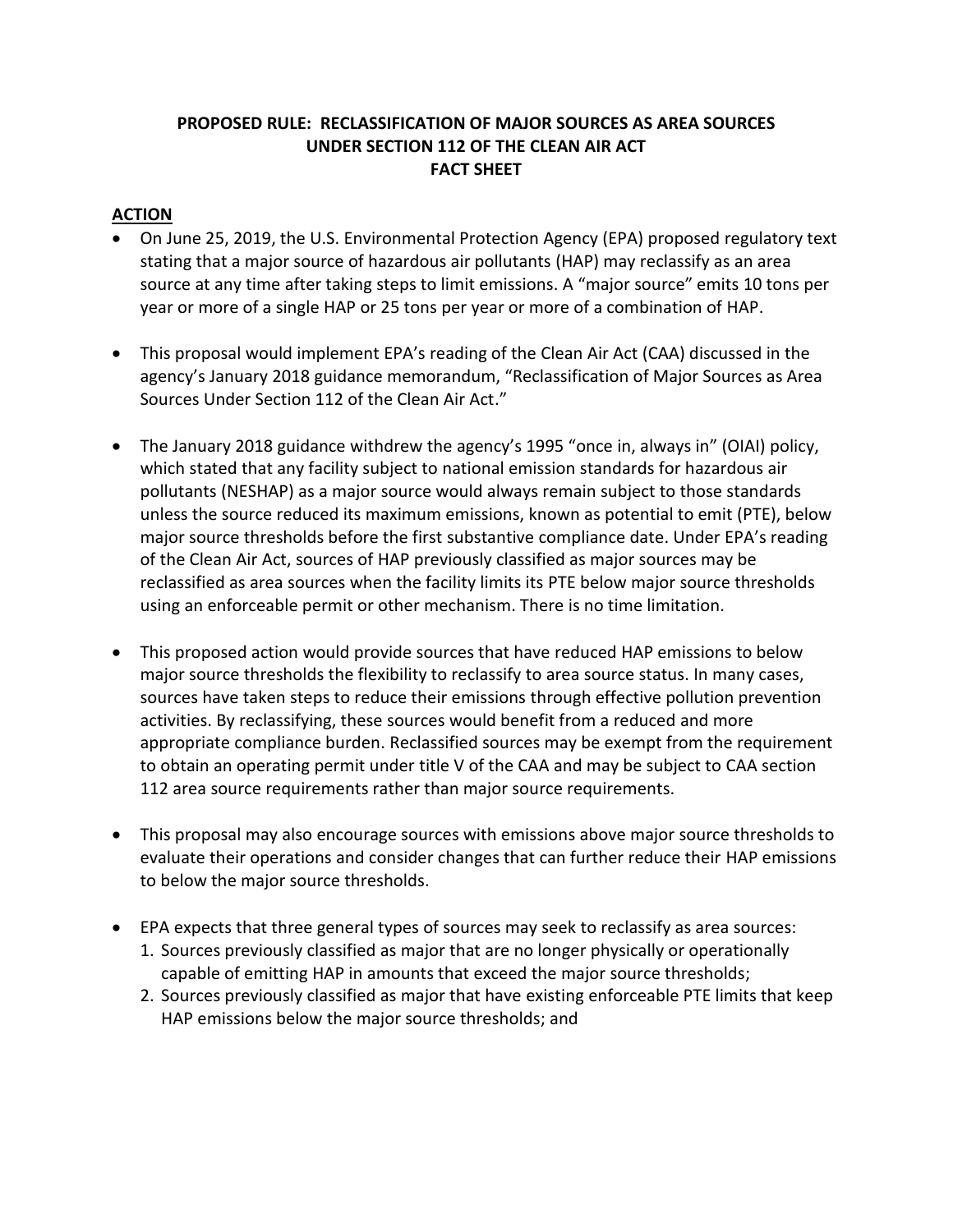- 3. Sources with actual emissions above the major source thresholds that (1) reduce emissions to below the major source thresholds and (2) put in place enforceable emissions limits.
- EPA is proposing criteria for establishing effective HAP PTE limits. These limits must be legally and practicably enforceable.
- EPA solicits comment on all aspects of this proposal, including the agency's position that the proposed approach is the proper reading of the statutory definitions in CAA section 112(a) and is consistent with the clear language and structure of the CAA, and whether safeguards may be appropriate to protect against emissions increases.
- This proposal replaces the 2007 proposal. This action also addresses questions received after the issuance of the January 2018 guidance memorandum and proposes amendments to the General Provisions.

### **COSTS and EMISSIONS IMPACTS**

- Even though the actions of sources and businesses in response to this proposal would be voluntary, EPA estimates that this proposal would result in cost savings when compared to the agency's previous OIAI policy. EPA assessed the impacts of this proposed rule by identifying the source categories likely to be affected and evaluating associated costs, cost savings and, where possible, emissions impacts resulting from the reclassification of major sources as area sources under section 112 of the CAA.
- Under its primary scenario, EPA identified facilities with actual HAP emissions already below 75 percent of the threshold for being a major source—below 7.5 tons per year (tpy) for one HAP and 18.75 tpy for any HAP. Of the estimated 7,920 sources subject to NESHAP as a major source, EPA estimates nearly half of them could become area sources, saving \$168.9 million in the first year and \$163 million to \$183 million annually (in 2014 dollars) in the following years.
- EPA also evaluated more stringent and less stringent scenarios. The more stringent scenario looked at facilities with actual HAP emissions already below 50 percent of the major source thresholds. The less stringent scenario included facilities with HAP emissions up to 125 percent of the major source thresholds. Each alternative resulted in overall cost savings.
- To develop an understanding of the potential emission impacts of this proposed rule, EPA evaluated 34 sources that have already reclassified as area sources as allowed by CAA section 112 and explained in EPA's guidance memorandum issued January 25, 2018. These sources fall into five general categories: coatings, oil and gas, fuel combustion/boilers, chemical sources and heavy industry.
- While EPA did not attempt to quantify emissions changes for all source categories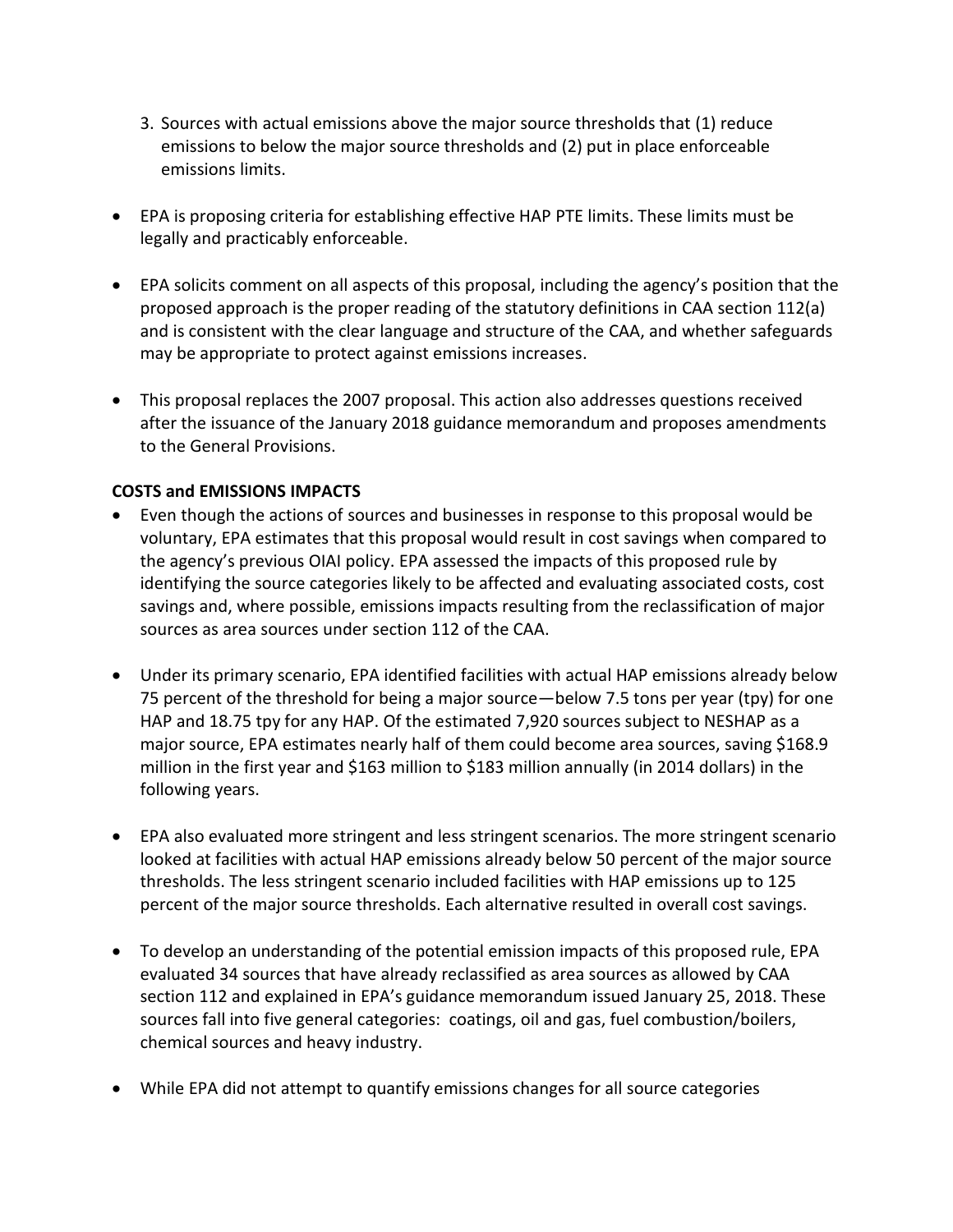associated with this proposal, the agency's emissions analysis found that, for many facilities, reclassifying from major source to area source status is not expected to result in an increase in those sources' HAP emissions. In addition, there are protections in place that would prevent emissions increases, such as other non-HAP regulatory requirements that also control HAP emissions.

• For some source categories, EPA expects there will be either no emissions increases or some emissions decreases. For some facilities, if permitting authorities were to allow for changes in the operating parameters of adjustable add-on control technologies, these changes could potentially result in emissions increases.

### **BACKGROUND**

- HAP, also known as toxic air pollutants or air toxics, are those pollutants that are known or suspected to cause cancer or other serious health effects, such as reproductive effects or birth defects, or adverse environmental effects. EPA is working with state, local, and tribal governments to reduce emissions of 187 toxic air pollutants.
- Section 112 of the CAA establishes the regulatory structure for the control of sources that emit HAP. Within the regulatory framework of CAA section 112, major sources are, with certain exceptions, subject to NESHAP based on maximum achievable control technology (MACT). Area sources may be subject to NESHAP based on generally available control technology standards rather than MACT.
- In May 1995, EPA produced the "Potential to Emit for MACT Standards Guidance on Timing Issues" memorandum, which is commonly referred to as the "once in, always in" (OIAI) policy or the "1995 Seitz Memo." At the time, EPA took the position that facilities that are major sources of HAP on the first significant compliance date of an applicable major source NESHAP must comply "permanently" with that standard and, thus, be subject to title V permitting, even if the sources were to later become area sources by limiting their emissions. This position was transitional policy guidance, intended to remain in effect only until the agency proposed and promulgated amendments to the 40 CFR part 63 General Provisions.
- In response to 2017 Executive Orders 13777 and 13783, EPA received comments on the OIAI policy, many of which asserting that section 112 of the CAA does not support the time limitation imposed by EPA's policy and that the policy created disincentives for major sources to reduce emissions.
- On January 25, 2018, EPA issued a guidance memorandum titled "Reclassification of Major Sources as Area Sources Under Section 112 of the Clean Air Act." The memorandum discusses the statutory provisions that govern when a major source subject to a major source NESHAP under section 112 of the CAA may be reclassified as an area source, and thereby avoid being subject to major source NESHAP requirements. It discussed the clear language of CAA section 112(a) regarding Congress's unambiguous definitions of major